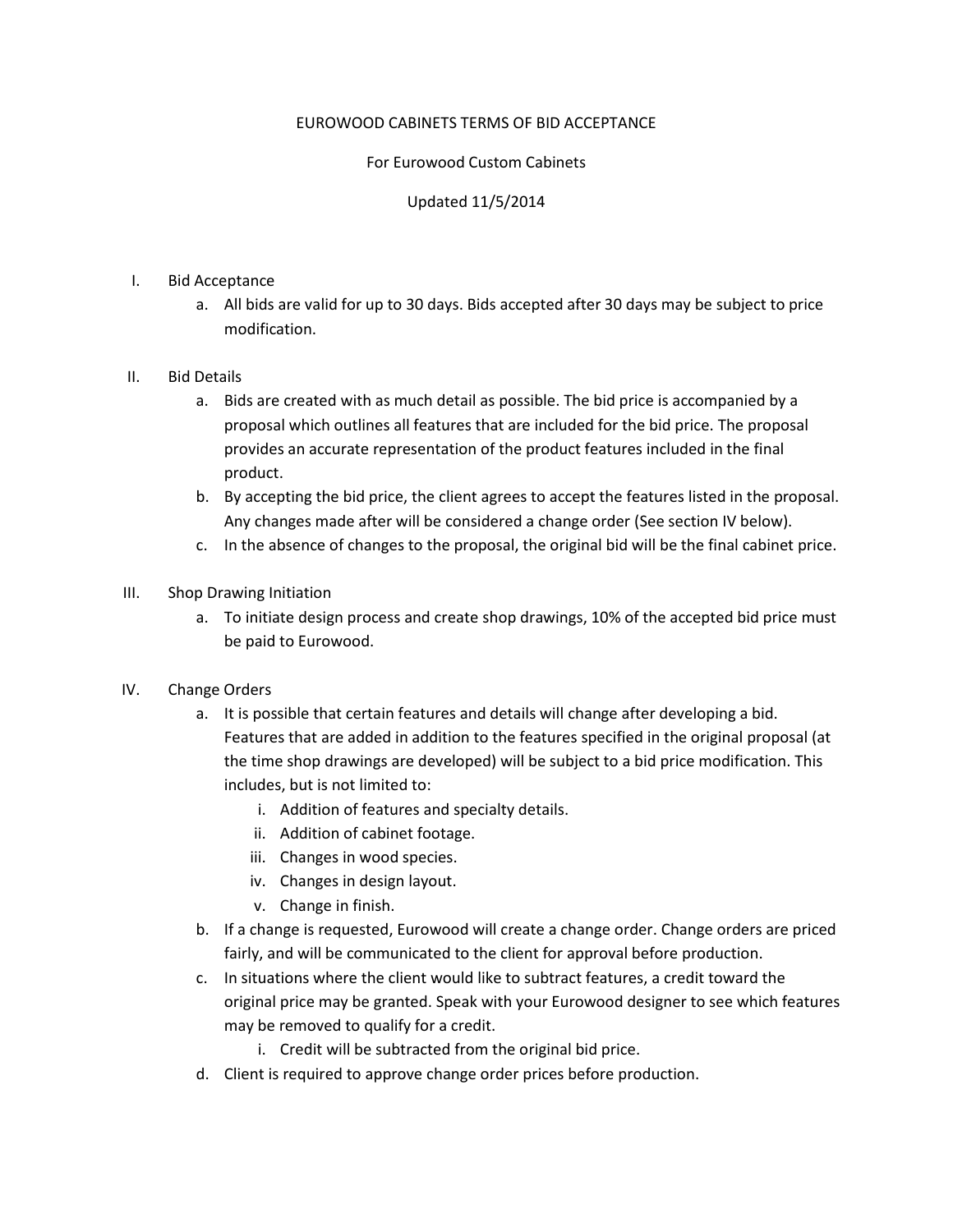- V. Shop Drawing Approval
	- a. Upon shop drawing completion, client must sign off on the drawings to certify that they agree to design specifications.
	- b. At this time, it is extremely important to verify:
		- i. Actual jobsite measurements (may be verified by Eurowood if needed)
		- ii. Wood species
		- iii. Finish selection
		- iv. Features and additions
	- c. Shop drawings are a representation of the final product. Approving shop drawings certifies that the client:
		- i. Accepts terms and specifications of shop drawings.
		- ii. Approves production of cabinets.
		- iii. Approves original cabinet price plus all change orders.
		- iv. Accepts responsibility of payment for all cabinets which are produced based on accepted design specifications listed in the final proposal.
- VI. Production Down Payment
	- a. Once drawings are accepted, an additional 30% of accepted bid price is due to begin production.
- VII. Production
	- a. Eurowood will produce to the exact specifications on shop drawings.
	- b. Lead time for Eurowood production is generally six to eight weeks after design acceptance.
		- i. Eurowood attempts to beat this goal whenever possible. Talk to a Eurowood representative as soon as possible if a project is required before the standard lead time. There may be options available to accommodate you.
	- c. Product completion dates must be properly communicated to a Eurowood Representative in order to receive product at time requested.
- VIII. Defects
	- a. Eurowood may be held responsible for covering the cost of the following:
		- i. Products with factory defects.
		- ii. Products produced outside of those specified in approved shop drawings.
	- b. Claims against Eurowood for an incorrectly produced item may be taken up with the main office in Omaha, NE. For information visit [www.eurowood.net](http://www.eurowood.net/) or call (402) 393-4110.
- IX. Shipping (If applicable)
	- a. If shipping option is selected, Eurowood promises to negotiate best freight deals.
	- b. Eurowood works closely with trucking companies to get products delivered on time.